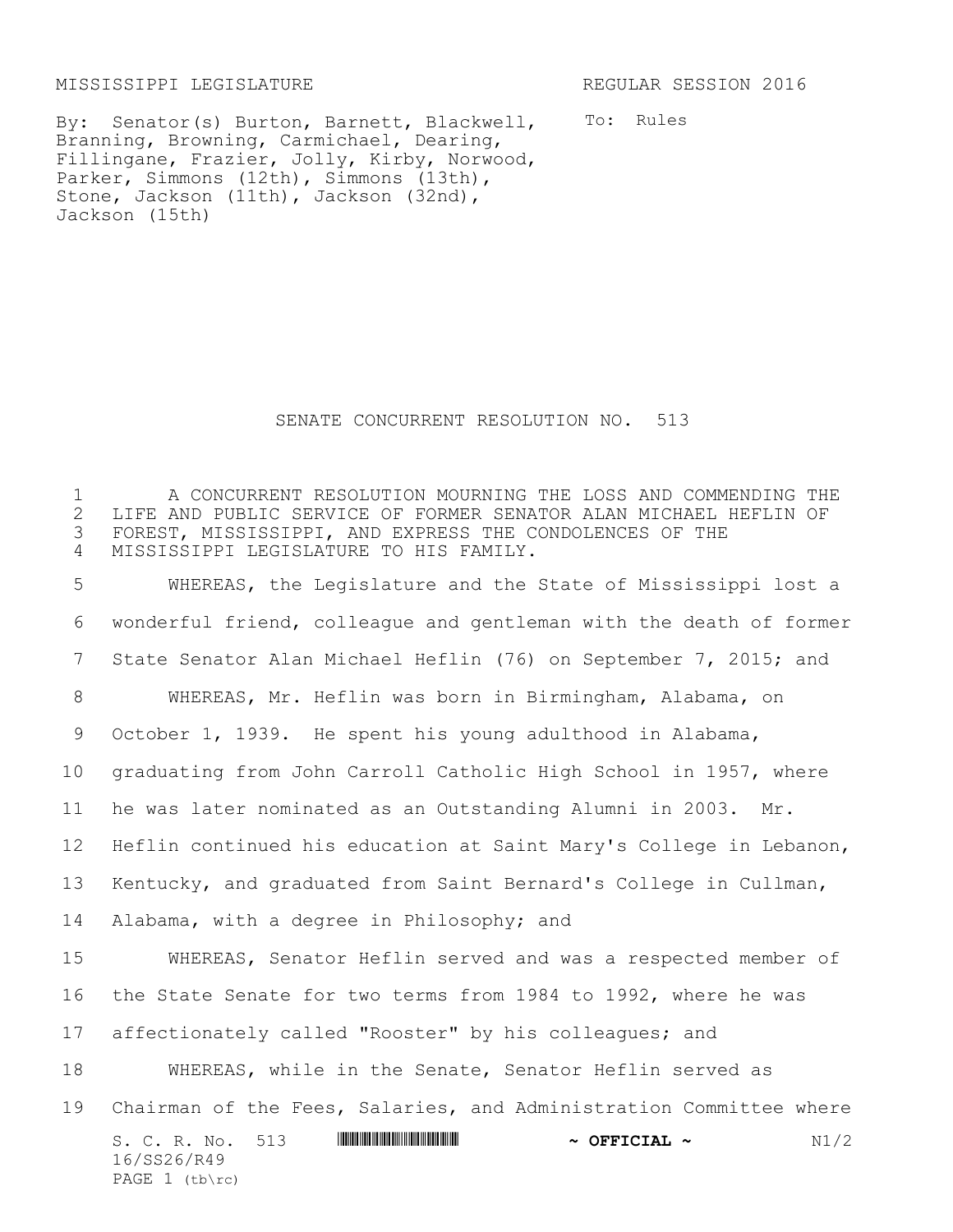he was active in state employee health insurance issues and was proactive in public education and public health policy. He was known for his quick wit, generosity and his friendly personality; and

 WHEREAS, Mr. Heflin went to work for the Campbell Soup Company in Montgomery, Alabama, after graduation. In 1968 he moved his family to Forest, Mississippi, where he lived throughout his life. Animal Services, Incorporated, was started by Mr. Heflin in 1973. The business served the local poultry and livestock industry until 1988. He was named Mississippi Small Businessman of the Year in 1976. He completed his employment history with Colonial Insurance and retired from the Mississippi Development Authority in 1998; and

 WHEREAS, Alan Heflin was an avid golfer and duck hunter. He enjoyed watching football on television and in Oxford, Mississippi, sending his three daughters through Ole Miss. He was a lifelong member of St. Michael's Catholic Church in Forest. Those who knew and loved Mr. Heflin will remember him as a captivating storyteller and a joy to be around; and WHEREAS, Mr. Heflin was preceded in death by his parents, Ralph and Mildred Heflin of Birmingham, Alabama, and his

 son-in-law, Bubba Hopkins of Jackson, Mississippi. He is survived by his wife of 53 years, Peggy Jean Schilleci Heflin; and his daughters: Suzanne (Hez) Hollingsworth of Brandon, Mississippi, Allyson (Paul) Riser of Little Rock, Arkansas, and Kristi (Todd)

S. C. R. No. 513 **WILLIAM CONTRACT & OFFICIAL ~** 16/SS26/R49 PAGE 2 (tb\rc)